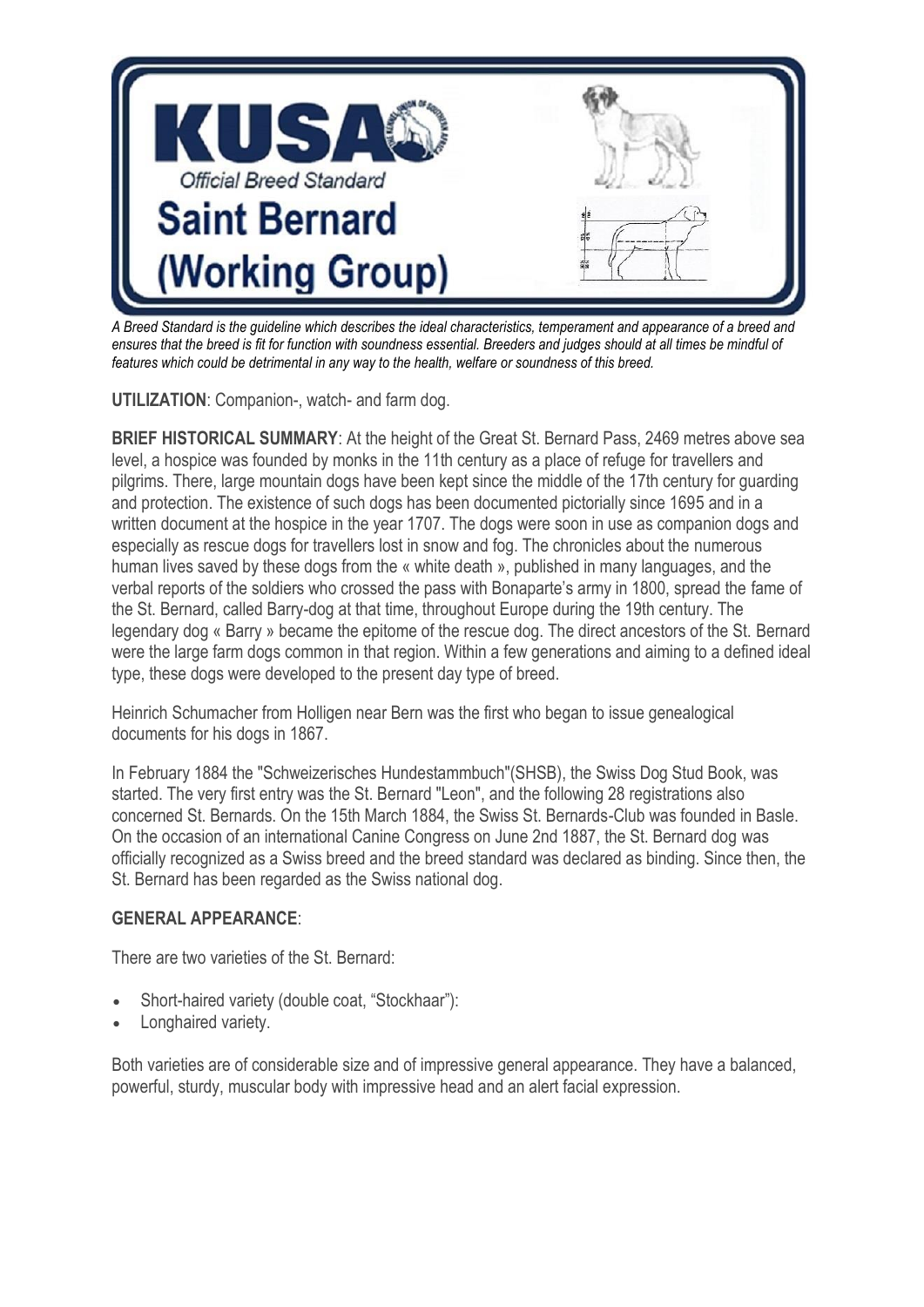## **IMPORTANT PROPORTIONS**:

- Ideal relation of height at withers to length of body (measured from the point of the shoulder to the point of buttocks) =  $9:10$ .
- Ideal relation of height at withers to depth of chest see sketch below*.*



- The total length of the head is slightly more than one third of the height at withers.
- The relation of depth of muzzle (measured at its root) to length of muzzle is almost 2:1.
- Length of muzzle to be slightly longer than one third of the total length of the head.

# **BEHAVIOUR/TEMPERAMENT**:

Friendly by nature. Temperament calm to lively; watchful.

**HEAD**: Powerful, imposing and very expressive.

# CRANIAL REGION:

Skull: Strong, broad, seen in profile and from the front slightly rounded. When the dog is alert, the seton of the ears and the top of the skull form a straight line, which slopes at the sides in a gentle curve to the strongly developed high cheekbones. Forehead falling away steeply towards the muzzle. Occipital bone only moderately developed, superciliary ridges strongly developed. The frontal furrow, which starts at the base of the forehead, is distinctly developed and runs up right in the middle of the skull.

The skin of the forehead forms slight wrinkles above the eyes that converge towards the frontal furrow. When the dog is at attention, they are moderately visible; otherwise they are rather inconspicuous.

Stop: Distinctly pronounced.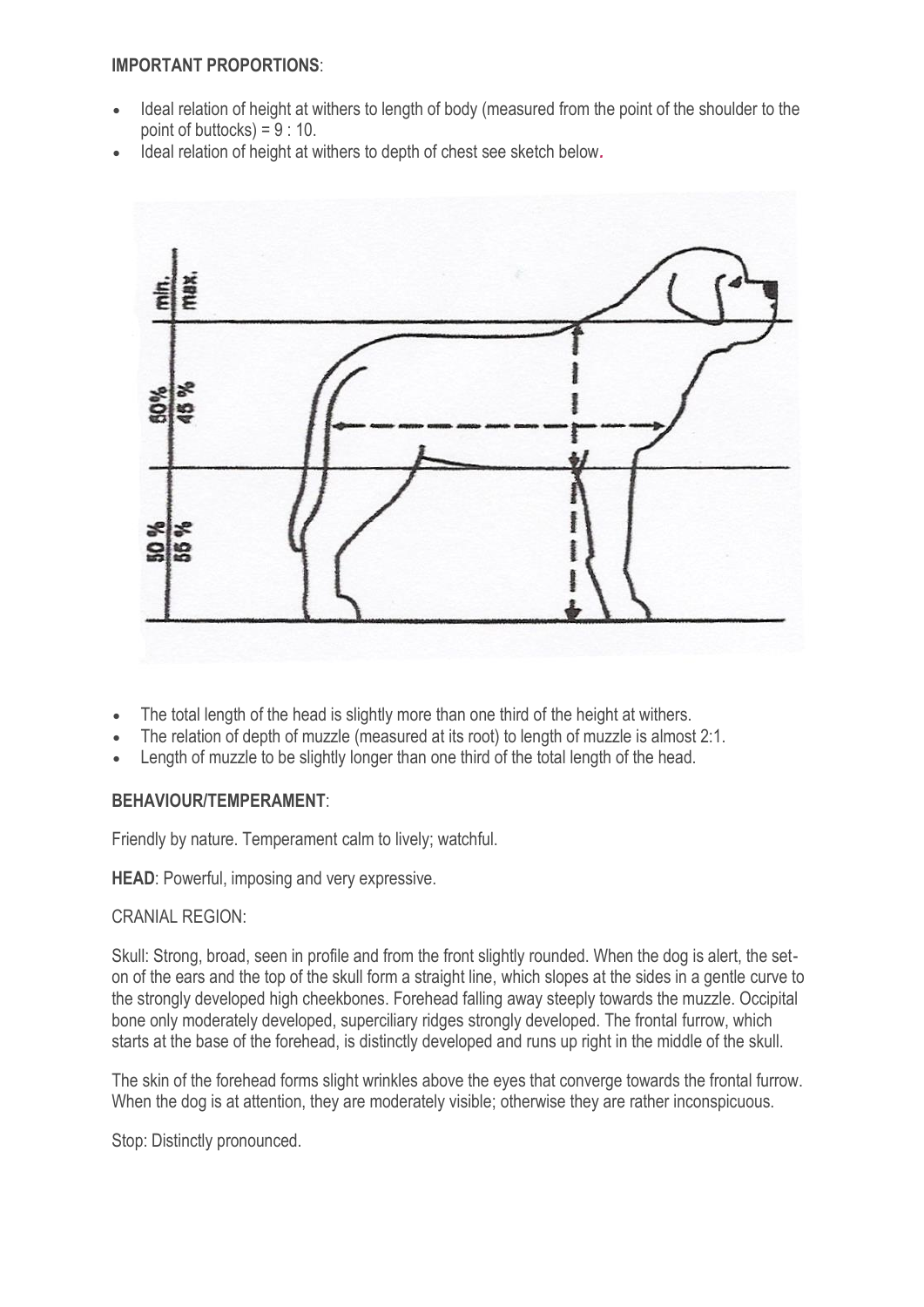## FACIAL REGION:

Nose: Black, broad and square. Nostrils well opened.

Muzzle: Of even width. Nasal bridge straight, with slight groove.

Lips: Edge of lips black pigmented. Flews of upper jaw strongly developed, firm and not too pendulous, forming a wide curve towards the nose. Corners of mouth remain visible.

Jaws/Teeth: Upper and lower jaw strong, broad, equal in length.

Well developed, regular and complete scissor or pincer bite. Close fitting undershot mouth without any space between the lower and the upper incisors acceptable. Absence of PM 1 (premolar 1) and M<sub>3</sub> tolerated

Eyes: Of medium size. Colour dark brown to nut-brown.

Moderately deep set with a friendly expression. Natural tightness of lids desired. **A very** small angular fold on the lower lids with the jaws only very slightly visible as well as a small fold on the upper lids are permitted. Eye rims completely pigmented.

Ears: Of medium size, set on high and wide. Strongly developed burrs. Flaps pliable, triangular with rounded tips. The rear edges slightly standing off, the front edges lying closely to the cheeks.

**NECK**: Strong and of sufficient length. Dewlap and loose skin on the neck moderately developed.

**BODY**:

General appearance: General appearance imposing, balanced, impressive and well muscled.

Withers: Well defined.

Back: Broad, strong, firm. Topline straight and horizontal up to the loins.

Croup: Long, hardly sloping, merging gently with the root of the tail.

Chest: Brisket moderately deep with well sprung ribs, but not barrelshaped.

Not projecting below elbow level.

Underline and belly: Slight tuck up towards rear.

**TAIL**: Set-on broad and strong. Tail long and heavy. The last vertebra reaching at least to the hock joint. When in repose, the tail hangs straight down or slightly upturned in the lower third. When animated, it is carried higher.

# **LIMBS**

#### FOREQUARTERS:

General appearance: Forelegs straight and parallel seen from the front. Standing moderately broad.

Shoulder: Shoulder blades oblique, muscular and well attached to the chest wall.

Upper arm: Longer than the shoulder blade. Angle between shoulder blade and upper arm not too blunt.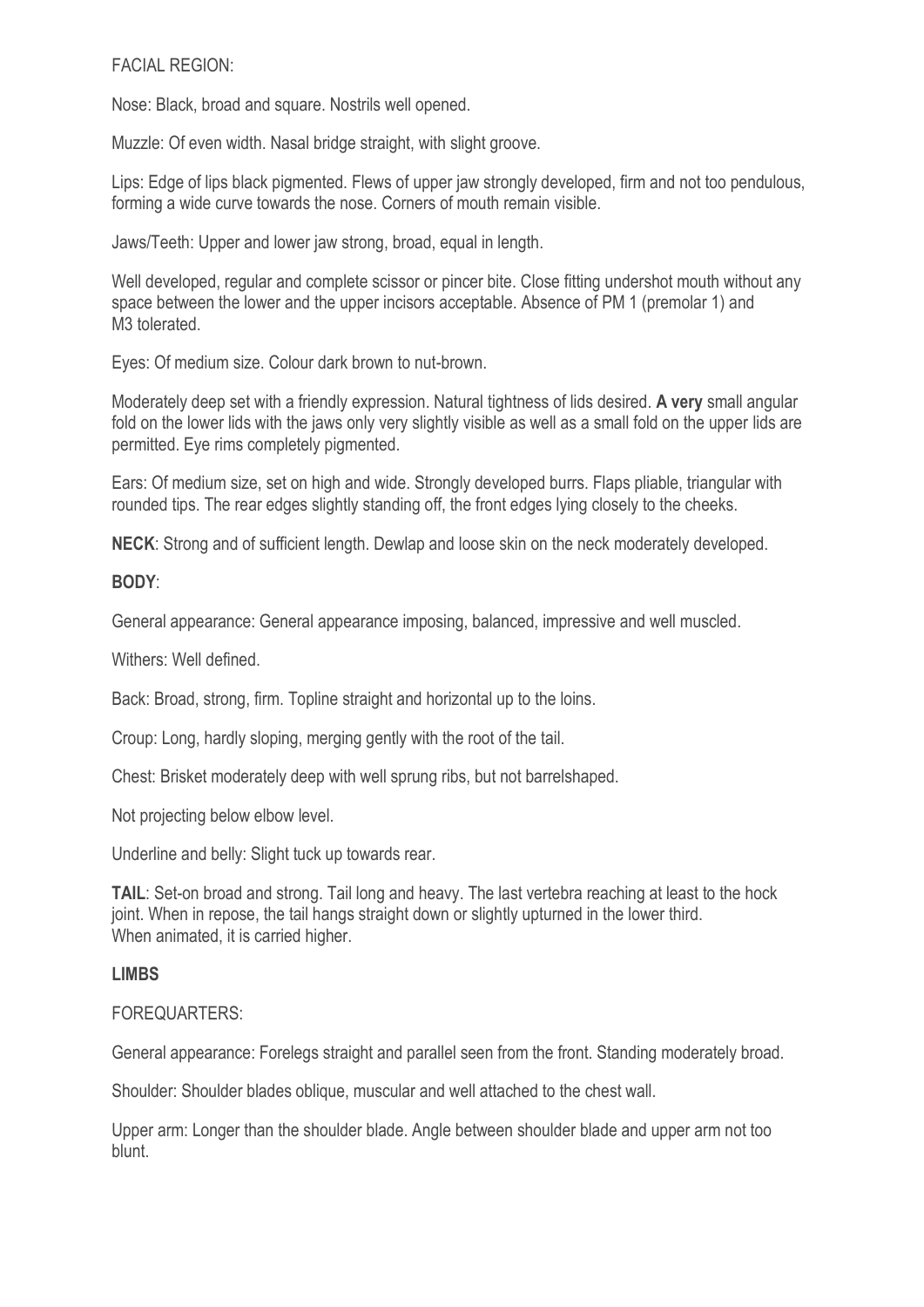Elbow: Close fitting.

Forearm: Straight, strong in bone, with lean musculature.

Metacarpus (Pasterns): Seen from the front vertical in prolongation of the forearms; slightly oblique seen from the side.

Forefeet: Broad, with strong, tight, well arched toes.

HINDQUARTERS:

General appearance: Muscular with moderate angulation. Seen from the back, hind legs are parallel, not standing closely together.

Thigh: Strong, muscular, broad.

Stifle (Knee): Well angulated, turning neither in nor out.

Lower thigh: Slanting and rather long.

Hock joint: Slightly angulated, firm.

Metatarsus (Rear pastern): Straight and parallel when seen from behind.

Hind feet: Broad, with strong, tight, well arched toes. Dewclaws tolerated if they do not hinder the movement.

**GAIT / MOVEMENT**: Harmonious far reaching movement with good drive from the hindquarters, the back remaining stable and firm. Front and hind feet move forward in a straight line.

# **COAT**

Hair:

- Shorthaired variety (Stockhaar, double coat): Topcoat dense, smooth; close lying and coarse. Plenty of undercoat. Thighs with slight breeches. Tail covered with dense hair.
- Longhaired variety: Topcoat straight, of medium length with plenty of undercoat. Short hair on face and ear; hair over the haunches and the croup usually somewhat wavy. Front legs feathered. Thighs with good breeches. Bushy tail.

Colour: Primary colour white with smaller or larger **clear red** patches (splash-coated dogs) up to an unbroken **clear to dark red mantle** covering back and flanks (mantle dogs). A broken reddishbrown mantle is of equal value. A brindle reddish-brown colour permissible. Brownish-yellow tolerated. Dark shadings on head desirable. Slight touch of black **shading** on body tolerated.

Required white markings: Chest, feet, tip of tail, muzzle band, blaze and patch on neck.

Desirable markings: White collar. Symmetrical dark mask.

**SIZE**:

Height at the withers: For males minimum 70 cm,

For females minimum 65 cm.

For males maximum 90 cm,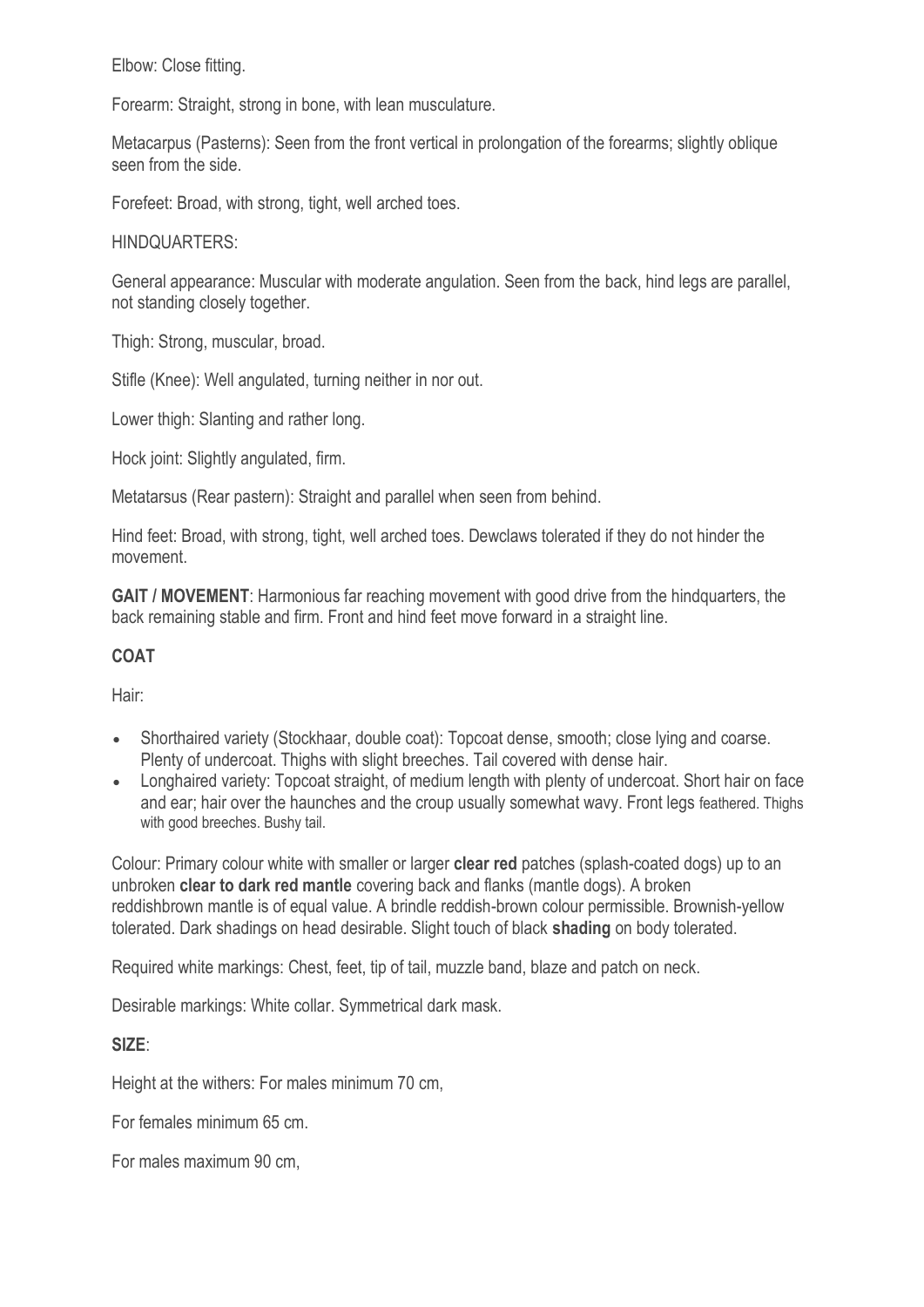For females maximum 80 cm.

Dogs which exceed the maximum height will not be penalised, provided their general appearance is balanced and their movement is sound.

**FAULTS:** Any departure from the foregoing points should be considered a fault and the seriousness, with which the fault should be regarded, should be in exact proportion to its degree and its effect upon the health and welfare of the dog.

- Lack of sexual characteristics.
- Unbalanced general appearance.
- Muzzle too short or too long.
- Flews of the lower jaw turning outwards.
- Missing teeth other than PM 1 (premolar 1) and M3. Small teeth (especially incisors).
- Slightly undershot mouth.
- Light eyes.
- Eyelids too loose.
- Sway back or roach back.
- Croup higher than withers or falling away.
- Tail carried curled on the back.
- Absence of required markings.
- Faulty movement.
- Curly coat.
- Incomplete or totally absent pigmentation on nose leather, around the nose, on the lips or the eyelids.
- Faulty primary colour e.g. reddish-brown dots or ticks in the white.

# **SEVERE FAULTS**:

- Too short legs in relation to size (short-legged).
- Heavy folds on head and neck.
- Crooked or severely turned out front legs.
- Poorly angulated, open-hocked or cow-hocked hindquarters.

# **ELIMINATING FAULTS**:

- Aggressive or overly shy dogs.
- Any dog clearly showing physical or behavioural abnormalities shall be disqualified.
- **Weak temperament**
- Overshot mouth, distinctly undershot mouth.
- Wall eye.
- **Ectropion, entropion.**
- Solid white or solid reddish-brown coat (absence of the primary colour).
- Coat of any other colour **as well as flesh coloured nostrils (nostrils without pigmentation)**
- Height at withers below minimum size.

# **N.B**.:

- Male animals should have two apparently normal testicles fully descended into the scrotum (this expression is obligatory in every standard).
- Only functionally and clinically healthy dogs, with breed typical conformation should be used for breeding.